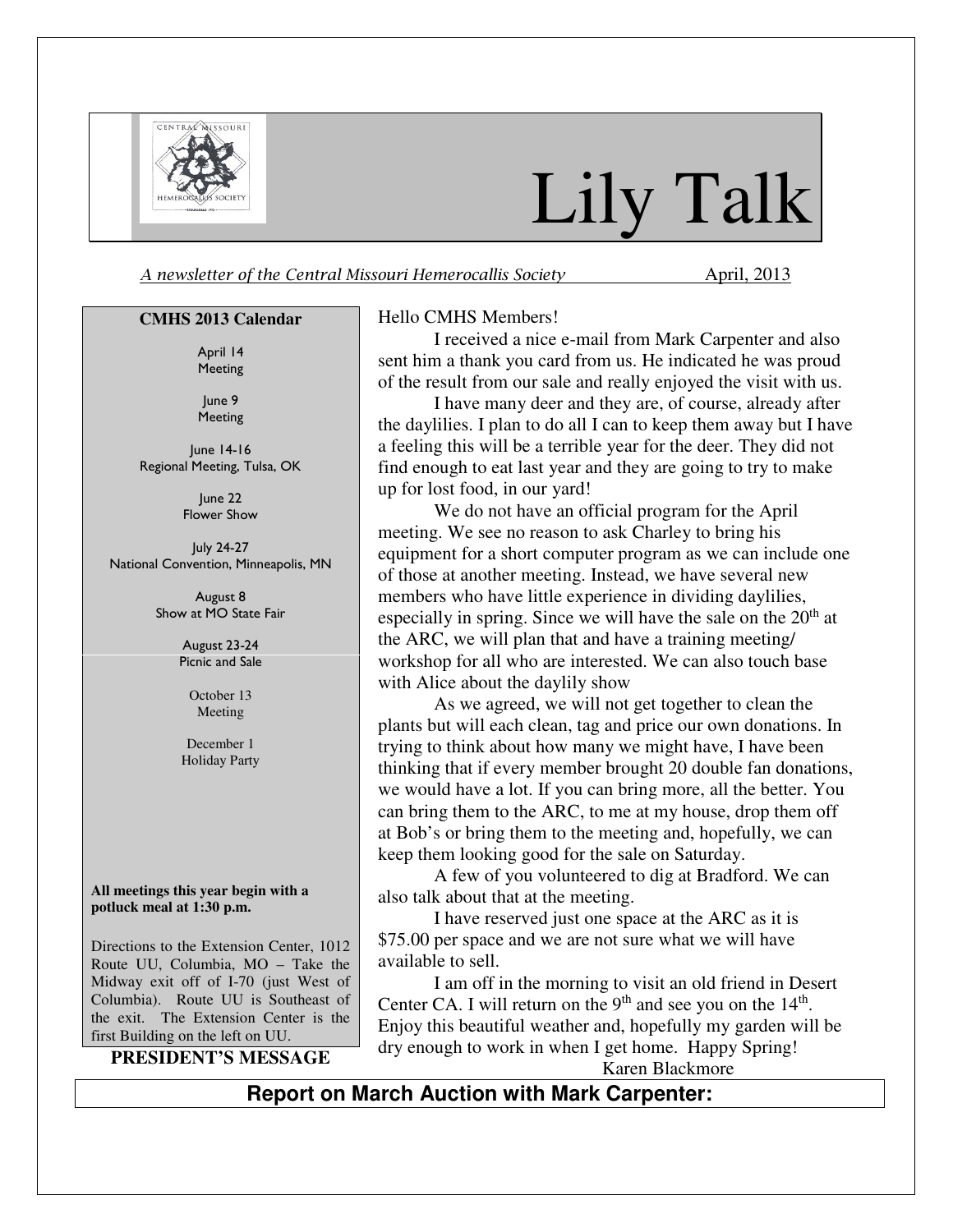The amount gathered at the March 10th meeting was \$1560.00, so CMHS got to keep \$780 for our treasury. Mark's expenses for his trip added up to \$366.12, so we had a net profit of \$413.88. Thanks to all who participated, be sure to bring some of the beautiful blooms to the flower show.

**Richard Dixon,** a long time member of CMHS passed away March 20. Our condolences go out to his family.

## **Entertaining Hybridizer to Speak in Springfield MO**

Apr. 13th: Springfield, MO Ozark Daylily Society Meeting 3:00-5:00 pm Speaker: Paul Owens, nationally known daylily hybridizer will present a program and conduct a daylily auction.

 Springfield-Greene County Botanical Center 2400 S Scenic Ave Springfield, MO 65807

Make a day of it!

Other Springfield events of interest to gardeners that day:

- 07:30 AM 01:00 PM **Farmer's Market of the Ozarks**
- 09:00 AM 01:00 PM **Springfield Area Herb Society Presents: Seed Swap Workshop**
- 10:00 AM 03:00 PM **Growing Green Family Education Fair Phelps County Master Gardeners - Learn, Grow, Harvest**
- 10:00 AM **Hands-on class with our own Kim Hutter Garden Adventures Nursery Classes**
- 01:00 PM **Gardening Seminar's Hosted by Wickman's Garden Village**
- Branson is just down the road.
- Lots of antique shops and Baker's Seed is just 60 miles east.
- Springfield Botanical Gardens ride the tram through the gardens

## **Region 11 Hybridizers Bed**

The Ozark Daylily Society is planning to plant a bed of daylilies by AHS Region 11 hybridizers. If you are a hybridizer or if you have 1-2 plants to donate, please contact Frieda Alexander to make arrangements: 4211 S. Sulgrove Ave.

Springfield, MO. 65804 417-379-3871 fmalex65804@yahoo.com

## **Tips Gleaned from Winter Gathering Speakers**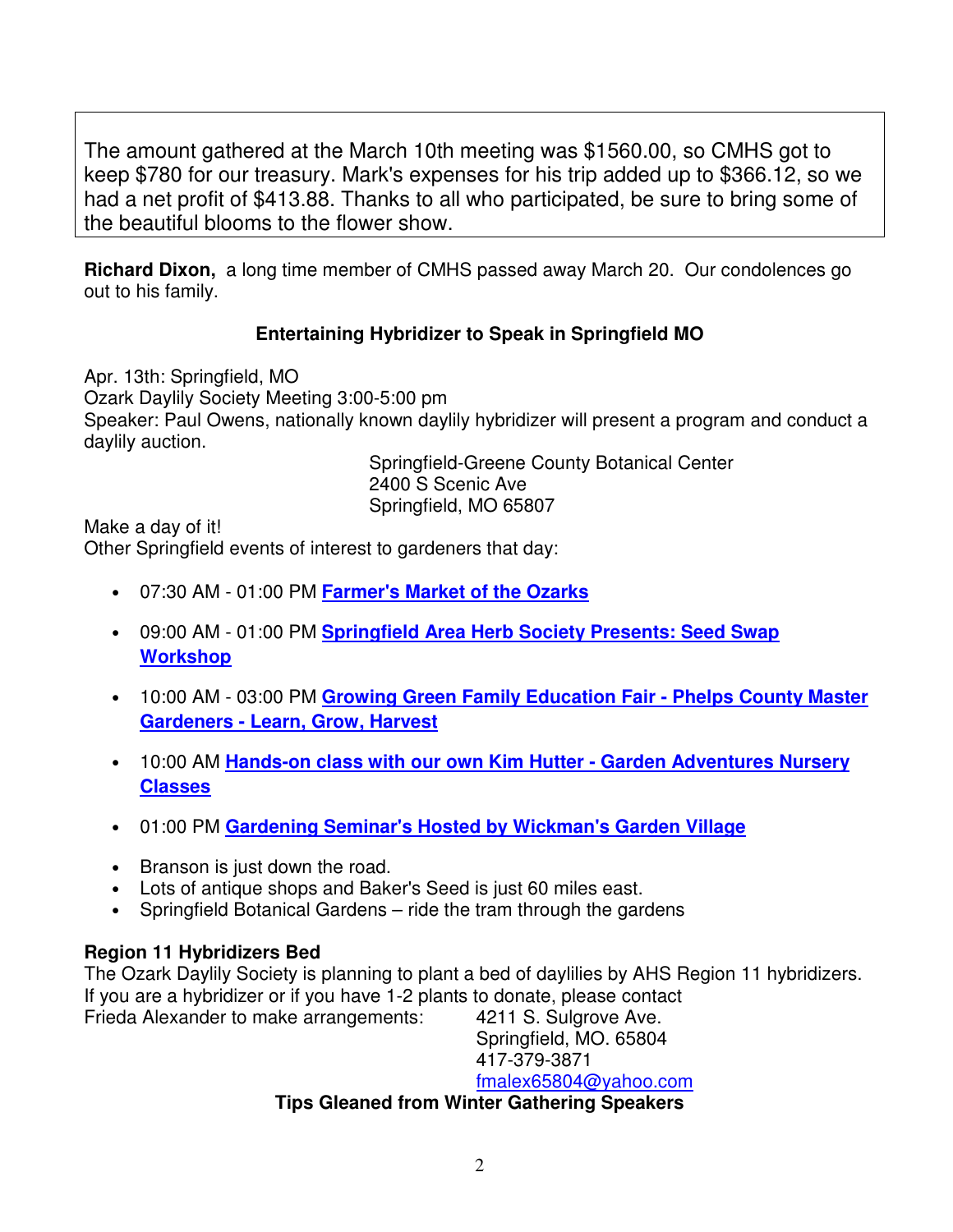To make a small garden bed look bigger, create depth by putting the warm colors in front and the cool colors toward the back. Let paths and curves give the illusion that there is more to see just around the bend. Water features can act like mirrors and increase the illusion of garden size. Add vertical elements to utilize the whole space. Avoid clutter; plants should look like they were intentionally placed in the space.

For large beds that are to be viewed from a distance, do the opposite: put the cool colors in front framed by the warm colors that pop when seen from a distance.

----Cynthia and Charles Lucius, Amity Abloom Gardens, Ohio Looking for a heavily ruffled daylily that will open fully without petals getting "hung up" on each other? Cultivars with a natural notch at the tip of each petal seem to open best.

---Bonnie Holley, Gold Coast Daylilies, California

Hosta mature after about 5 years and rarely "need" dividing. If you do want to divide them, it is best done in the fall 4-6 weeks before first frost or in early spring shortly after the eyes emerge from the ground. If you divide them in late spring, they have trouble growing new roots fast enough to keep up with wilting leaves.

---Rob Mortko, The Hosta Guy, KC, MO

## **Minutes from CMHS Meeting March 10, 2013**

President Karen Blackmore led the meeting.

Programs for the coming year were discussed. JoAnn Ragan made a motion that we arrange to bring in another hybridizer to speak at our October meeting. The motion was seconded and passed. Blaise will also look at AHS slide programs that may be of interest for our April meeting.

There was support for having a Plant sale at one Farmers Market on April 20<sup>th</sup>. Karen will make arrangements for one space at the Columbia Farmers Market by the ARC. There will not be a picnic/members sale the day before. Members should dig, divide, clean, tag and price their own donations and bring them to the sale that morning. Detailed plans will be made at the April 14 meeting.

Member handbooks were distributed at the meeting and mailed to members not in attendance. Patti Waterman suggested that we each think about taking small steps now to prepare our gardens to be on tour for a regional meeting in 5 or more years.

Nancy Rold reported on regional business discussed at the Winter Gathering:

- Regional meeting schedule: 2013 Tulsa, 2014 St Louis, 2015 Flint Hills, KS, 2016 Wichita KS, 2017 Central OK
- Ideas to grow your club: sponsor a scout troop to get gardening badge and encourage them to participate in club activities (youth section of show), hybridizing; Publicity brochures, home show booth, farmers market, speakers bureau (AHS portal has PowerPoints to use), AHS brochures (100 free to each club).
- Forward AHS email newsletter to club members (I will do)
- Randall Barron (Tulsa) is taking nominations for regional and national service awards. Ron Azzanni was given the Jerry Mix Award.
- Faye Yoder is the new MoKanOK editor and would love topic ideas
- A Region 11 Facebook page is coming soon.